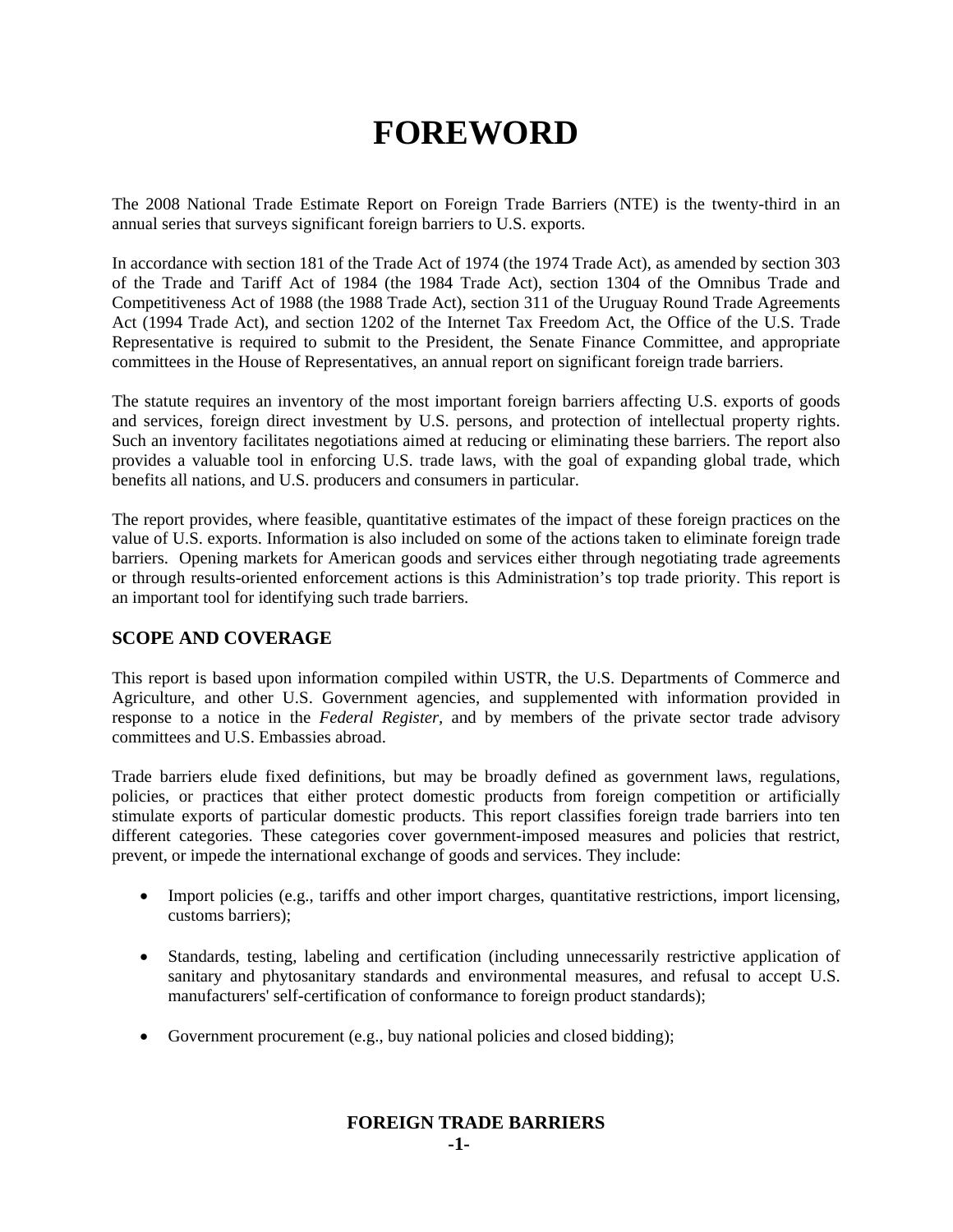- Export subsidies (e.g., export financing on preferential terms and agricultural export subsidies that displace U.S. exports in third country markets);
- Lack of intellectual property protection (e.g., inadequate patent, copyright, and trademark regimes);
- Services barriers (e.g., limits on the range of financial services offered by foreign financial institutions,<sup>[1](#page-6-0)</sup> regulation of international data flows, and restrictions on the use of foreign data processing);
- Investment barriers (e.g., limitations on foreign equity participation and on access to foreign government-funded research and development (R&D) programs, local content and export performance requirements, and restrictions on transferring earnings and capital);
- Anticompetitive practices with trade effects tolerated by foreign governments (including anticompetitive activities of both state-owned and private firms that apply to services or to goods and that restrict the sale of U.S. products to any firm, not just to foreign firms that perpetuate the practices);
- Trade restrictions affecting electronic commerce (e.g., tariff and nontariff measures, burdensome and discriminatory regulations and standards, and discriminatory taxation); and
- Other barriers (barriers that encompass more than one category, e.g., bribery and corruption, $2$  or that affect a single sector).

The NTE covers significant barriers, whether they are consistent or inconsistent with international trading rules. Many barriers to U.S. exports are consistent with existing international trade agreements. Tariffs, for example, are an accepted method of protection under the General Agreement on Tariffs and Trade (GATT). Even a very high tariff does not violate international rules unless a country has made a bound commitment not to exceed a specified rate. On the other hand, where measures are not consistent with international rules, they are actionable under U.S. trade law and through the World Trade Organization (WTO).

This report discusses the largest export markets for the United States, including: 58 nations, the European Union, Taiwan, Hong Kong, the Southern African Customs Union and one regional body. Some countries were excluded from this report due primarily to the relatively small size of their markets or the absence of major trade complaints from representatives of U.S. goods and services sectors. However, the omission of particular countries and barriers does not imply that they are not of concern to the United States. Based on an assessment of the evolving nature of U.S. trade and investment relationships in the various regions of the world, the section on Uzbekistan has been deleted from this year's NTE. U.S. exports to Uzbekistan fell consistently from 2003 through 2006. Our largest exports to Uzbekistan the last few years have been charitable goods for humanitarian relief. Overall, Uzbekistan accounts for less than 0.01 percent of U.S. exports.

In this Foreword, we are also providing an update on progress the Administration has made in reducing trade-related barriers to the export of greenhouse gas intensity reducing technologies (GHGIRTs), as called for by the Energy Policy Act of 2005. In October 2006, pursuant to section 1611 of the Act,<sup>[3](#page-6-1)</sup> USTR prepared a report that identified trade barriers that face U.S. exporters of GHGIRTs in the top 25 greenhouse gas (GHG) emitting developing countries and described the steps the United States is taking to reduce these and other barriers to trade.<sup>[4](#page-6-1)</sup> The Act also calls for USTR to report annually on progress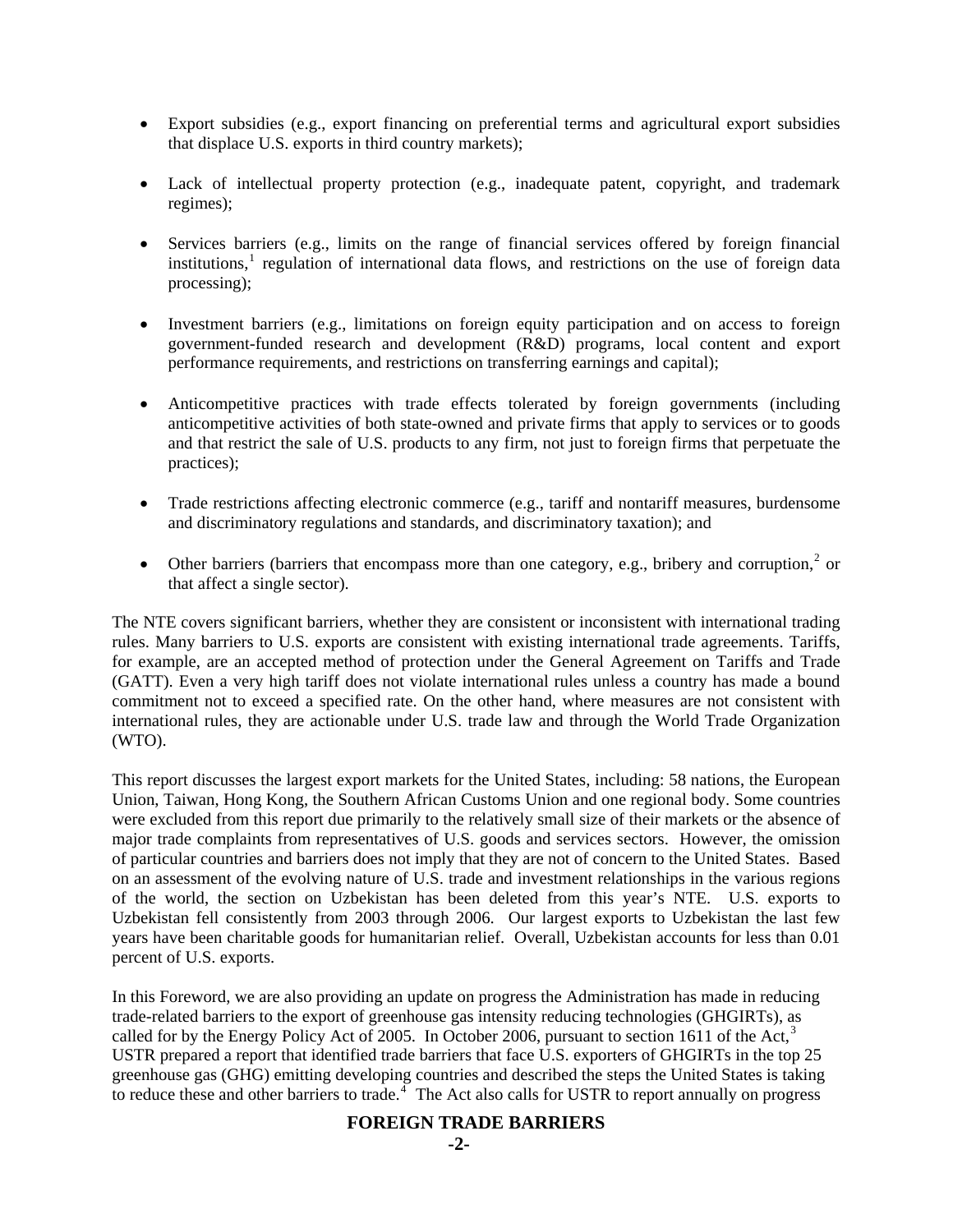made with respect to removing the barriers identified in the initial report. USTR submitted the first annual progress report in October 2007; this report, as well as the initial report, are available at http:/[/www.ustr.gov.](http://www.ustr.gov/) As noted in the October 2007 report, USTR will submit further annual progress reports as part of the NTE Report.

Since the October 2007 GHGIRT report, the United States, together with the European Communities (EC), have submitted a ground-breaking proposal as part of the WTO Doha Round negotiations to increase global trade in and use of environmental goods and services, including GHGIRTs. The proposal lays the foundation for an innovative new environmental goods and services agreement (EGSA) in the WTO and would include a commitment by all WTO Members to remove barriers to trade in a specific set of climate-friendly technologies. The initiative was prompted by President Bush's initiative earlier this year to seek an agreement with major economies on a new international climate agreement. The proposal underscores the importance of liberalizing trade in environmental goods and services in parallel by recognizing, for the first time, how the market works in this sector – how goods are bundled with services. For example, designing more energy efficient buildings can require consulting, design and construction services, as well as solar panels for heating.

The joint proposal seeks to eliminate tariff and non-tariff barriers to environmental technologies and services on a global scale through a two-tiered approach: 1) A first-ever in the WTO agreement on worldwide elimination of tariffs on a specific list of climate friendly technologies recently identified by the World Bank; and 2) A higher level of commitment on the part of developed and the most advanced developing countries to eliminate barriers to trade across a broader range of other environmental technologies and an array of environment-friendly services. USTR will be working this year to advance this proposal and ensure that it is an integral part of the Doha round package of trade liberalization.

The United States is also continuing its efforts in APEC in connection with the initiative on environmental goods in APEC's Market Access Group (MAG), launched in 2007. The work is focused on building a better understanding throughout the APEC region of cutting edge environmental technologies and building momentum for trade liberalization in this important sector. This year, the United States is working with Canada and New Zealand to organize a second environmental goods and services workshop highlighting climate mitigation and adaptation technologies and services. We also hope to develop an APEC database of environmental goods and services that could be updated regularly and used for unilateral, bilateral/regional or multilateral liberalization efforts.

The merchandise trade data contained in the NTE report are based on total U.S. exports, free alongside  $(f.a.s.)<sup>5</sup>$  $(f.a.s.)<sup>5</sup>$  $(f.a.s.)<sup>5</sup>$  value, and general U.S. imports, customs value, as reported by the Bureau of the Census, Department of Commerce. (NOTE: These data are ranked according to size of export market in the Appendix). The services data are from the October 2007 issue of the Survey of Current Business (collected from the Bureau of Economic Analysis, Department of Commerce). The direct investment data are from the September 2007 issue of the Survey of Current Business (collected from the Bureau of Economic Analysis, Department of Commerce).

### **TRADE IMPACT ESTIMATES AND FOREIGN BARRIERS**

Wherever possible, this report presents estimates of the impact on U.S. exports of specific foreign trade barriers or other trade distorting practices. Also, where consultations related to specific foreign practices were proceeding at the time this report was published, estimates were excluded, in order to avoid prejudice to those consultations.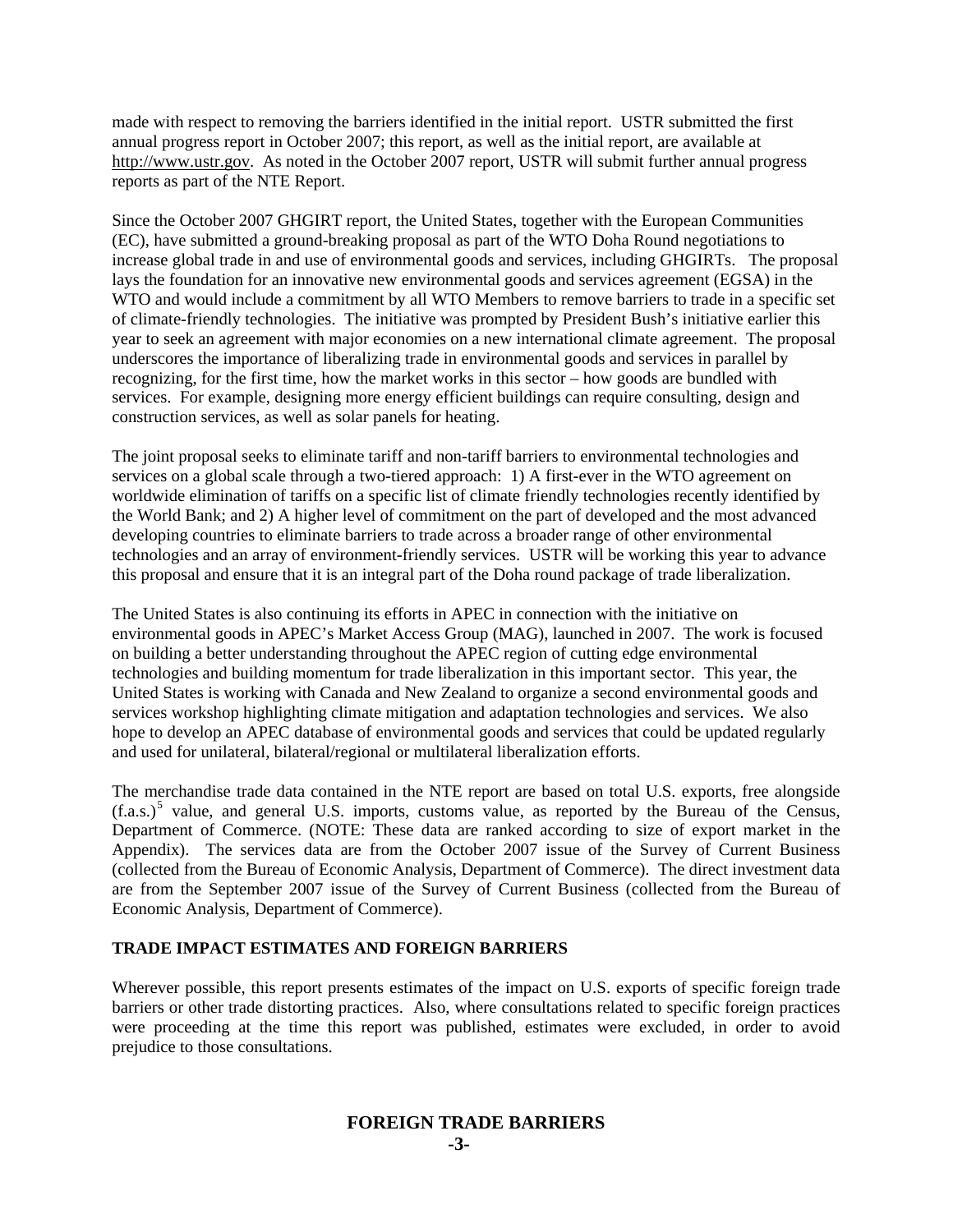The estimates included in this report constitute an attempt to assess quantitatively the potential effect of removing certain foreign trade barriers on particular U.S. exports. However, the estimates cannot be used to determine the total effect upon U.S. exports to either the country in which a barrier has been identified or to the world in general. In other words, the estimates contained in this report cannot be aggregated in order to derive a total estimate of gain in U.S. exports to a given country or the world.

Trade barriers or other trade distorting practices affect U.S. exports to another country because these measures effectively impose costs on such exports that are not imposed on goods produced domestically in the importing country. In theory, estimating the impact of a foreign trade measure upon U.S. exports of goods requires knowledge of the (extra) cost the measure imposes upon them, as well as knowledge of market conditions in the United States, in the country imposing the measure, and in third countries. In practice, such information often is not available.

Where sufficient data exist, an approximate impact of tariffs upon U.S. exports can be derived by obtaining estimates of supply and demand price elasticities in the importing country and in the United States. Typically, the U.S. share of imports is assumed to be constant. When no calculated price elasticities are available, reasonable postulated values are used. The resulting estimate of lost U.S. exports is approximate, depends upon the assumed elasticities, and does not necessarily reflect changes in trade patterns with third countries. Similar procedures are followed to estimate the impact upon our exports of subsidies that displace U.S. exports in third country markets.

The task of estimating the impact of nontariff measures on U.S. exports is far more difficult, since there is no readily available estimate of the additional cost these restrictions impose upon imports. Quantitative restrictions or import licenses limit (or discourage) imports and thus raise domestic prices, much as a tariff does. However, without detailed information on price differences between countries and on relevant supply and demand conditions, it is difficult to derive the estimated effects of these measures upon U.S. exports. Similarly, it is difficult to quantify the impact upon U.S. exports (or commerce) of other foreign practices such as government procurement policies, nontransparent standards, or inadequate intellectual property rights protection.

In some cases, particular U.S. exports are restricted by both foreign tariff and nontariff barriers. For the reasons stated above, it may be difficult to estimate the impact of such nontariff barriers on U.S. exports. When the value of actual U.S. exports is reduced to an unknown extent by one or more than one nontariff measure, it then becomes derivatively difficult to estimate the effect of even the overlapping tariff barriers on U.S. exports.

The same limitations that affect the ability to estimate the impact of foreign barriers upon U.S. goods exports apply to U.S. services exports. Furthermore, the trade data on services exports are extremely limited in detail. For these reasons, estimates of the impact of foreign barriers on trade in services also are difficult to compute.

With respect to investment barriers, there are no accepted techniques for estimating the impact of such barriers on U.S. investment flows. For this reason, no such estimates are given in this report. The NTE includes generic government regulations and practices which are not product-specific. These are among the most difficult types of foreign practices for which to estimate trade effects.

In the context of trade actions brought under U.S. law, estimations of the impact of foreign practices on U.S. commerce are substantially more feasible. Trade actions under U.S. law are generally product-specific and therefore more tractable for estimating trade effects. In addition, the process used when a specific trade action is brought will frequently make available non-U.S. Government data (U.S.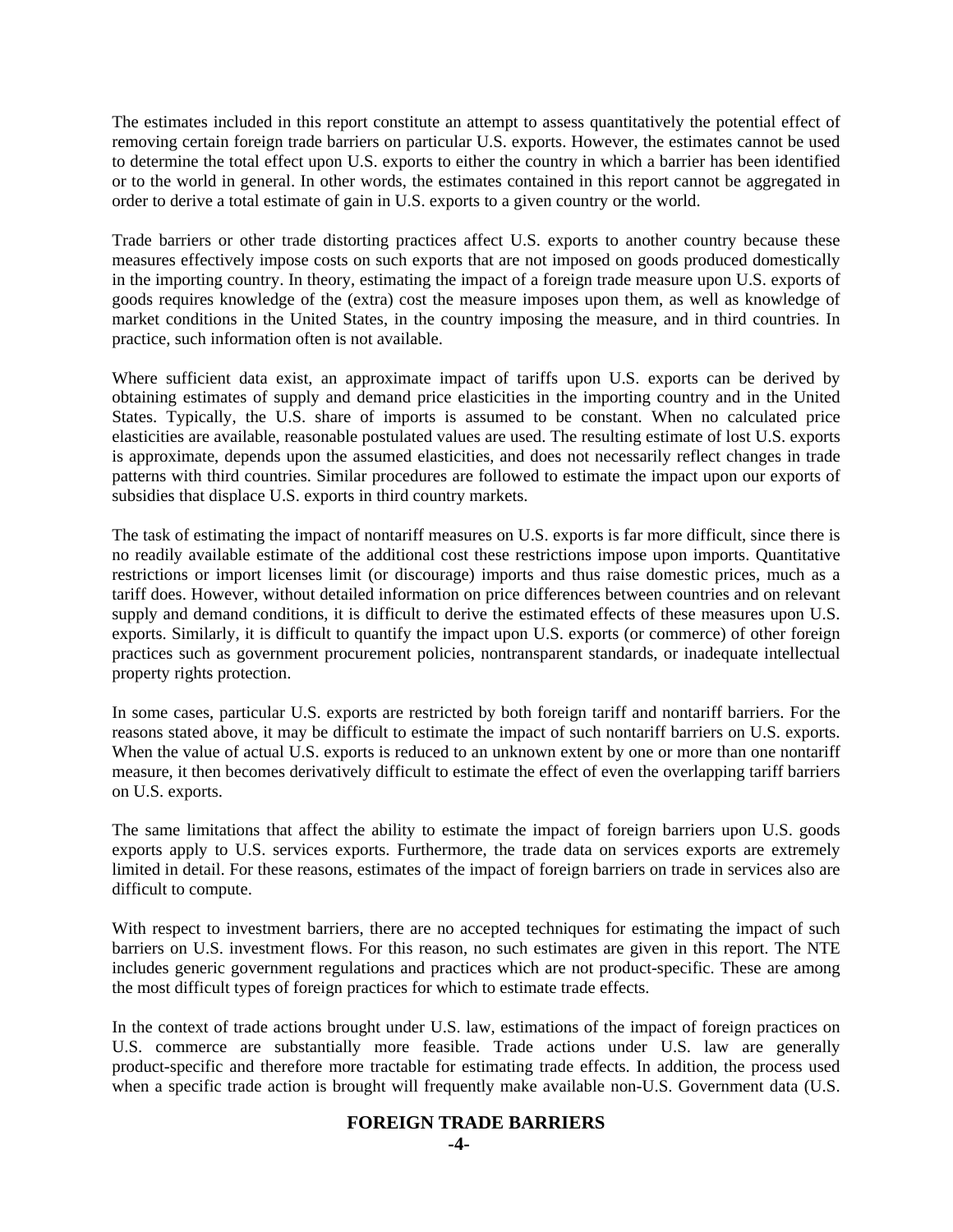company or foreign sources) otherwise not available in the preparation of a broad survey such as this report.

In some cases, industry valuations estimating the financial effects of barriers are contained in the report. The methods computing these valuations are sometimes uncertain. Hence, their inclusion in the NTE report should not be construed as a U.S. Government endorsement of the estimates they reflect.

March 2008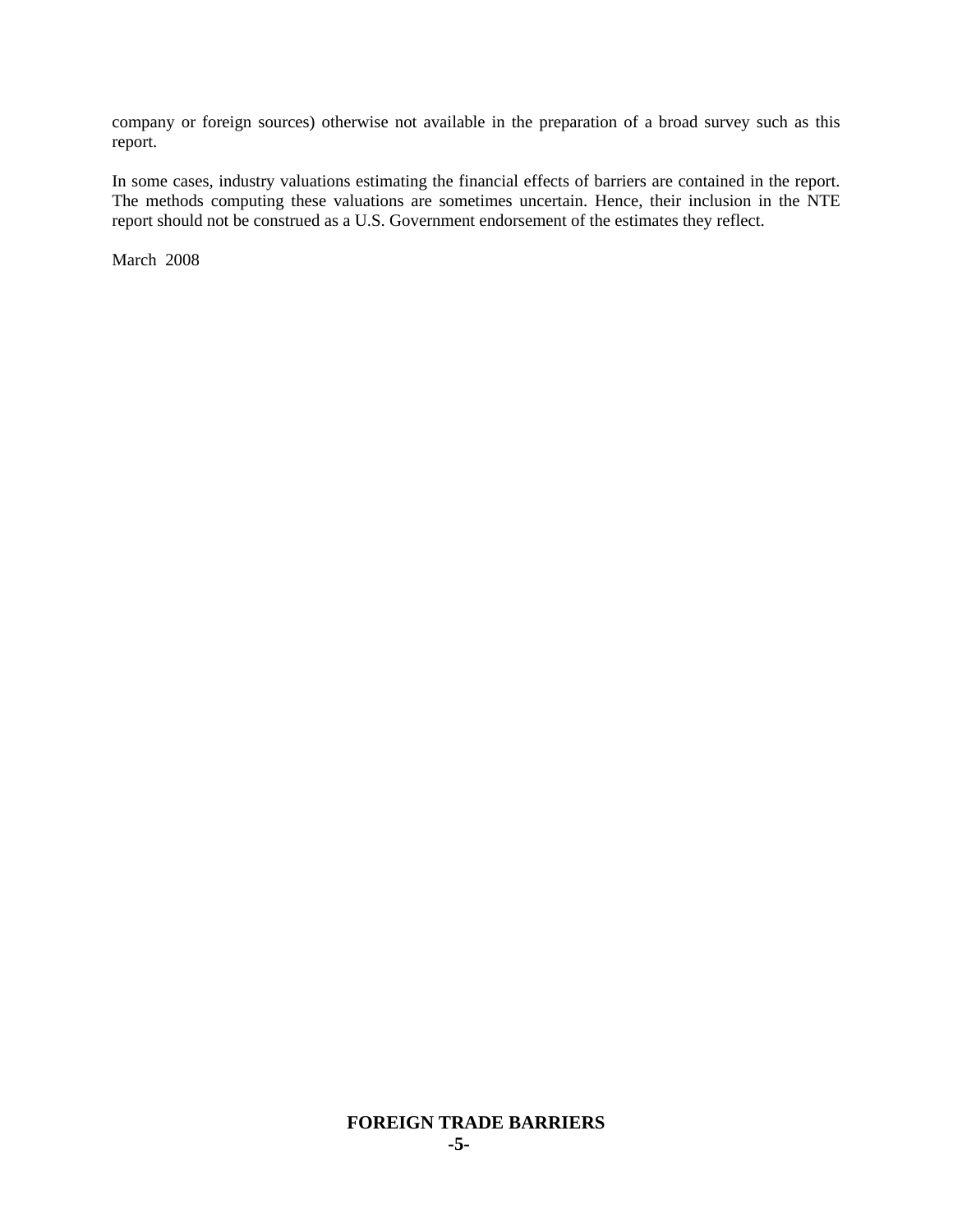#### **Endnotes**

 $\overline{a}$ 

 $1$  The current NTE report covers only those financial services-related market access issues brought to the attention of USTR by outside sources. For the reader interested in a more comprehensive discussion of financial services barriers, the Treasury Department publishes quadrennially the National Treatment Study. Prepared in collaboration with the Secretary of State, the Office of the Comptroller of the Currency, the Federal Reserve Board, the Federal Deposit Insurance Corporation, the Securities and Exchange Commission, and the Department of Commerce, the Study analyzes in detail treatment of U.S. commercial banks and securities firms in foreign markets. It is intended as an authoritative reference for assessing financial services regimes abroad.

<sup>2</sup> Corruption is an impediment to trade, a serious barrier to development, and a direct threat to our collective security. Corruption takes many forms and affects trade and development in different ways. In many countries, it affects customs practices, licensing decisions, and the awarding of government procurement contracts. If left unchecked, bribery and corruption can negate market access gained through trade negotiations, undermine the foundations of the international trading system, and frustrate broader reforms and economic stabilization programs. Corruption also hinders development and contributes to the cycle of poverty.

Information on specific problems associated with bribery and corruption is difficult to obtain, particularly since perpetrators go to great lengths to conceal their activities. Nevertheless, a consistent complaint from U.S. firms is that they have experienced situations that suggest corruption has played a role in the award of billions of dollars of foreign contracts and delayed or prevented the efficient movement of goods. Since the United States enacted the Foreign Corrupt Practices Act (FCPA) in 1977, U.S. companies have been prohibited from bribing foreign public officials, and numerous other domestic laws discipline corruption of public officials at the state and federal levels. The United States is committed to the active enforcement of the FCPA.

The United States Government has taken a leading role in addressing bribery and corruption in international business transactions and has made real progress over the past quarter century building international coalitions to fight bribery and corruption. Bribery and corruption are now being addressed in a number of fora. Some of these initiatives are now yielding positive results.

The United States Government led efforts to launch the Organization for Economic Cooperation and Develpoment (OECD) Convention on Combating Bribery of Foreign Public Officials in International Business Transactions (Antibribery Convention). In November 1997, the United States and 33 other nations adopted the Antibribery Convention, which currently is in force for 37 countries, including the United States. The Antibribery Convention obligates its parties to criminalize the bribery of foreign public officials in the conduct of international business. It is aimed at proscribing the activities of those who offer, promise, or pay a bribe. (For additional information, see http://[www.export.gov/tcc](http://www.export.gov/tcc) and http://[www.oecd.org\)](http://www.oecd.org/).

The United States played a critical role in the successful conclusion of negotiations that produced the United Nations Convention Against Corruption, the first global anti-corruption instrument. The Convention was opened for signature in December 2003, and is pending entry into force. The Convention requires countries to adopt such measures as may be necessary to criminalize fundamental anticorruption offenses, including bribery of domestic as well as foreign public officials. As of early March 2006, one hundred forty-one countries, including the United States, have signed the Convention and forty-nine have ratified it.

In March 1996, countries in the Western Hemisphere concluded negotiation of the Inter-American Convention Against Corruption (Inter-American Convention). The Inter-American Convention, a direct result of the Summit of the Americas Plan of Action, requires that parties criminalize bribery throughout the region. The Inter-American Convention entered into force in March 1997. The United States signed the Inter-American Convention on June 2, 1996 and deposited its instrument of ratification with the Organization of American States (OAS) on September 29, 2000. Twenty-eight of the thirty-three parties to the Inter-American Convention, including the United States, participate in a Follow-up Mechanism conducted under the auspices of the OAS to monitor implementation of the Convention. The Inter-American Convention addresses a broad range of corrupt acts including domestic corruption